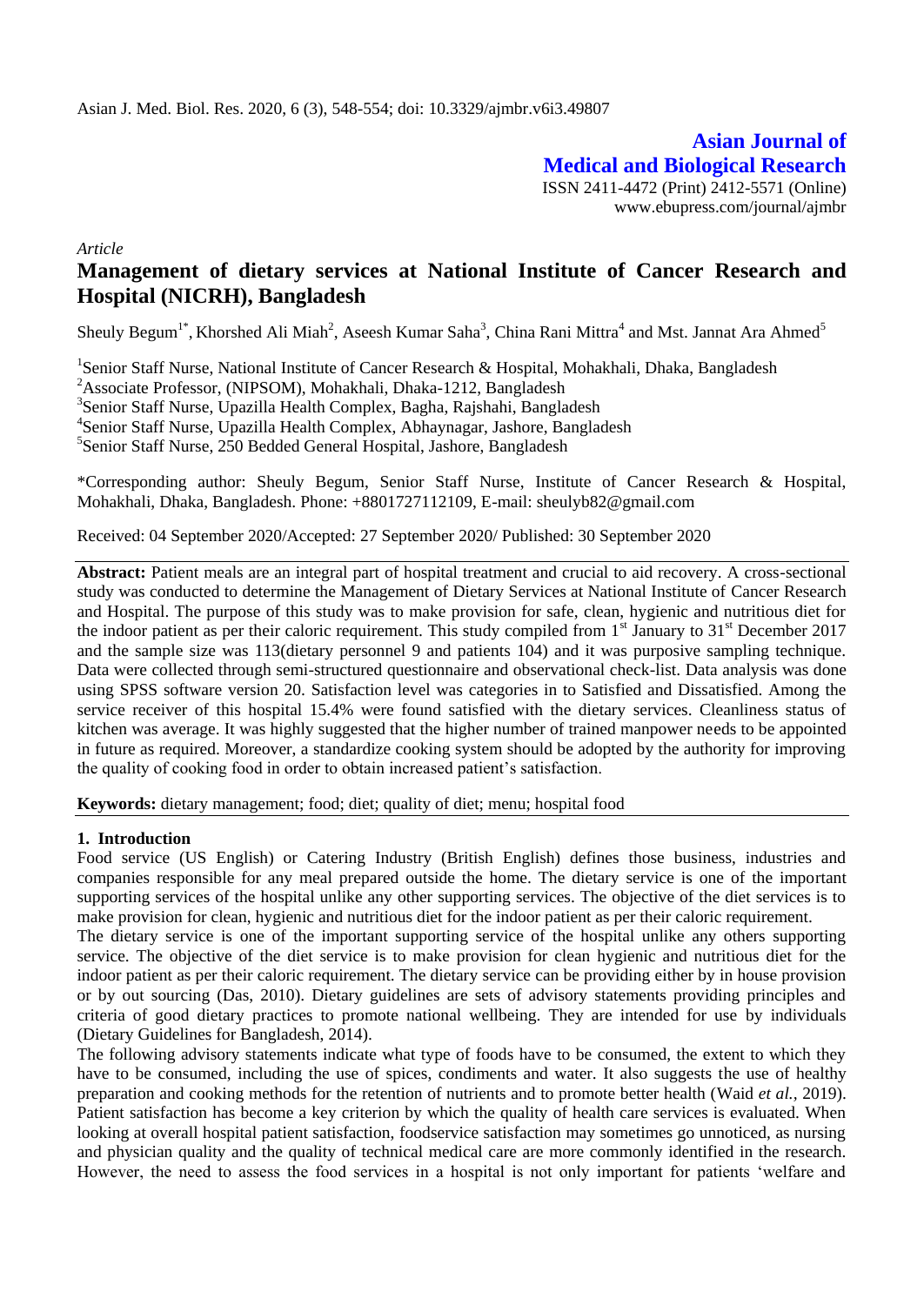nutrition but also for financial reasons (Abdelhafez *et al.,* 2012). The present study is conducted to determine the management of dietary services at National Institute of Cancer Research and Hospital.

Access to safe and healthy variety of food is a fundamental human right. Proper food service and nutritional care in hospitals have a beneficial effect on the recovery of patient and quality of life. (Green *et al.,* 2016). The number of undernourished hospital patients is unacceptable and leads to extended hospital stays, prolonged rehabilitation and unnecessary costs to health care. An essential in successful catering management is customer satisfaction; however, in a hospital setting, this is a complex phenomenon and influence by many factors. The public generally view hospitals as institution and intuitional catering has a reputation for being poor. The negative image of hospital food is wide spread and is therefore not necessarily related to the food itself (Cardello *et al.,* 1996).

Since the health industry is more becoming competitive and patients are becoming more discriminating about quality, the health care has redefined patients, recognizing them as customers (Kondrup, 2004). The competitive environment has forced dietitians to provide higher-quality food service with limited resources. As Parasuraman *et al.* (1985) asserted, quality is an elusive and indistinct construct" and is not an easy one to define.

The provision of food service system which optimizes patient food and nutrient intake in the most cost effective manner is therefore seen as essential. The patient satisfaction shows no relationship to the cost of providing and the type of food service method adopted, using criteria of extent of choice, whether meals are appetizing and how they are served (Audit Commission, 2001).

The importance of hospital food service and use of food as treatment are not new and can be traced back to the earliest medical works (Cardello *et al.,* 1996). Concern with the role food may play in the recovery of patients was also highlighted by Florence Nightingale who wrote in her 'Notes' in 1859, that 'The most important office of the nurse, after she has taken care of the patients' air, is to take care to observe the effects of his food'(Nightingle, 1859; Hu *et al.,* 2000).

Promoting optimal nutrition status can lead to faster recovery times and reduced hospital costs. European research on food and nutritional care in hospital has recognized that it is necessary to define responsibilities, promote staff qualification, enable patients' participation in nutritional decisions and integrate the health care team into nutritional care (Dekker *et al.,* 2015).

It is mandatory to get patients' feedback to assess the satisfaction level on the service provided. We decided to collect feedback from the patients with a commitment to take note of all comments received and plan to look into those areas of service to improve based on their feedback. Their feedback will reflect our quality of service. The present study is conducted to determine the management of dietary services at National Institute of Cancer Research and Hospital.

# **2. Materials and Methods**

# **2.1. Ethical consideration**

This study was conducted with the intention of protecting the human rights of all subjects. All the information collected for the study was utilized only for the purpose of thesis and was not disclosed to anyone outside the research team. At the beginning, approval was obtained from the ethical committee of NIPSOM, under the Bangabandhu Sheikh Mujib Medical University, Dhaka, Bangladesh. Before collection of data, written permission was taken from the director of National Institute of Cancer Research and Hospital (NIRCH), Dhaka. Also written permission was taken from the respondents. A complete assurance was given that all information keeps confidentially.

# **2.2. Study Design**

A cross sectional study was carried out.

# **2.3. Study Population**

Dietary service providers and service receivers

# **2.4. Study Period**

The study period was  $1<sup>st</sup>$  January, 2017 to 31<sup>th</sup> December, 2017.

- **a. Place of Study:** National Institute of Cancer Research and Hospital (NICRH), Dhaka.
- **b. Sampling technique:** Purposive sampling technique was done. Sample size 114.
- **c. Inclusion Criteria:**
	- Having work experience in the study place for more than six months
	- Receiving dietary services in the study place for at least 7 days

# **d. Exclusion criteria:**

Critically ill patients and those who were not on normal diet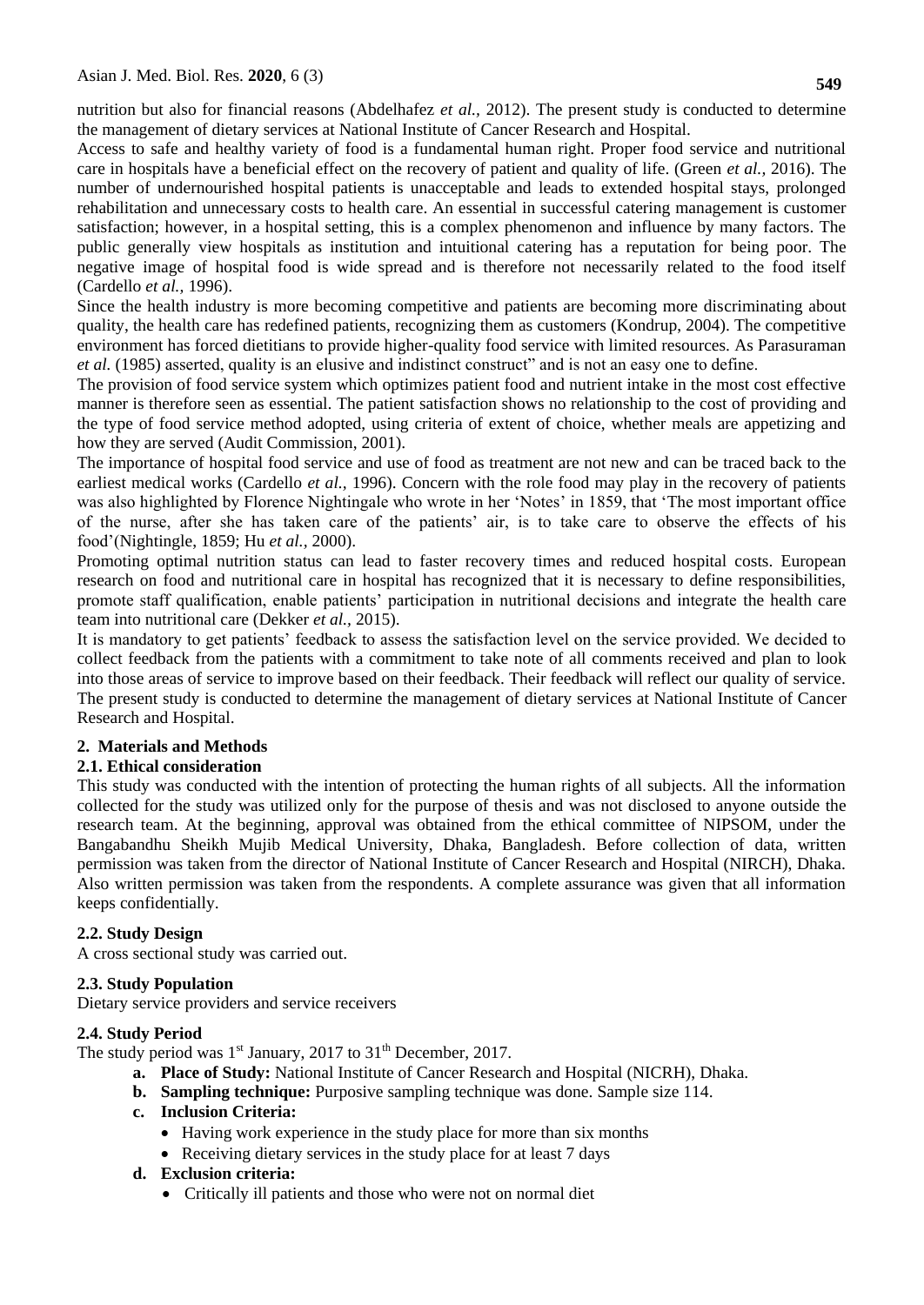- Unwilling to participate in this study
- **e. Tool of the study:** A semi-structured questionnaire was prepared keeping in view the objectives and variables of the study. Separate questionnaires were used for service receivers and service providers. The questionnaire was first developed in English version and then translated into Bengali. Data from the respondents were collected through face-to-face interview.

# **3. Results and Discussion**

This cross-sectional study was carried out among 9 dietary personnel and 104 dietary service receivers to assess the state of management of dietary services at National Institute of Cancer Research and Hospital (NICRH). The findings of the study on the basis of the analysis had been presented as per the followings sections: The demographic characteristics of the service provider  $\&$  service receiver are shown in Table 1.

**Table 1. Demographic characteristics of service provider (n=9) and service receiver (n=104).**

| <b>Information of the Service providers:</b> |                  |            |  |
|----------------------------------------------|------------------|------------|--|
| Age of the                                   | <b>Frequency</b> | Percentage |  |
| Below 50 years                               | 3                | 33.3       |  |
| 50 years and above                           | 6                | 66.7       |  |
| Gender of the service providers              | <b>Frequency</b> | Percentage |  |
| Male                                         | 7                | 77.8       |  |
| Female                                       | $\overline{2}$   | 22.2       |  |
| <b>Educational status</b>                    | Frequency        | Percentage |  |
| No formal education                          | $\overline{c}$   | 22.2       |  |
| <b>Below SSC</b>                             | $\overline{4}$   | 44.4       |  |
| SSC and above                                | 3                | 33.3       |  |
| Monthly family income (in taka)              | Frequency        | Percentage |  |
| Up to 10000/-                                | $\overline{c}$   | 22.2       |  |
| 10001-25000/-                                | 3                | 33.3       |  |
| Above 25000/-                                | 4                | 44.4       |  |
| <b>Duration of service</b>                   | <b>Frequency</b> | Percentage |  |
| 4-5 years                                    | 2                | 22.2       |  |
| $\geq$ 27 years                              | 7                | 77.8       |  |
| Information of the service receiver:         |                  |            |  |
| Age                                          | <b>Frequency</b> | Percentage |  |
| Up to 30 years                               | 16               | 15.4       |  |
| 31-50 years                                  | 54               | 51.9       |  |
| Above 50 years                               | 34               | 32.7       |  |
| Gender                                       | Frequency        | Percentage |  |
| Male                                         | 58               | 55.8       |  |
| Female                                       | 46               | 44.2       |  |
| <b>Educational status</b>                    | <b>Frequency</b> | Percentage |  |
| No formal education                          | 42               | 40.4       |  |
| Up to primary                                | 30               | 28.8       |  |
| <b>Below SSC</b>                             | 14               | 13.5       |  |
| SSC and above                                | 18               | 17.3       |  |
| Monthly family income (in taka)              | <b>Frequency</b> | Percentage |  |
| Up to 10000/-                                | 62               | 59.6       |  |
| 10001-25000/-                                | 30               | 28.8       |  |
| Above 25000/-                                | 12               | 11.5       |  |
| Length of hospital stays (in days)           | Frequency        | Percentage |  |
| Up to $10$                                   | 36               | 34.6       |  |
| $11-20$                                      | 32               | 30.8       |  |
| Above 20                                     | 36               | 34.6       |  |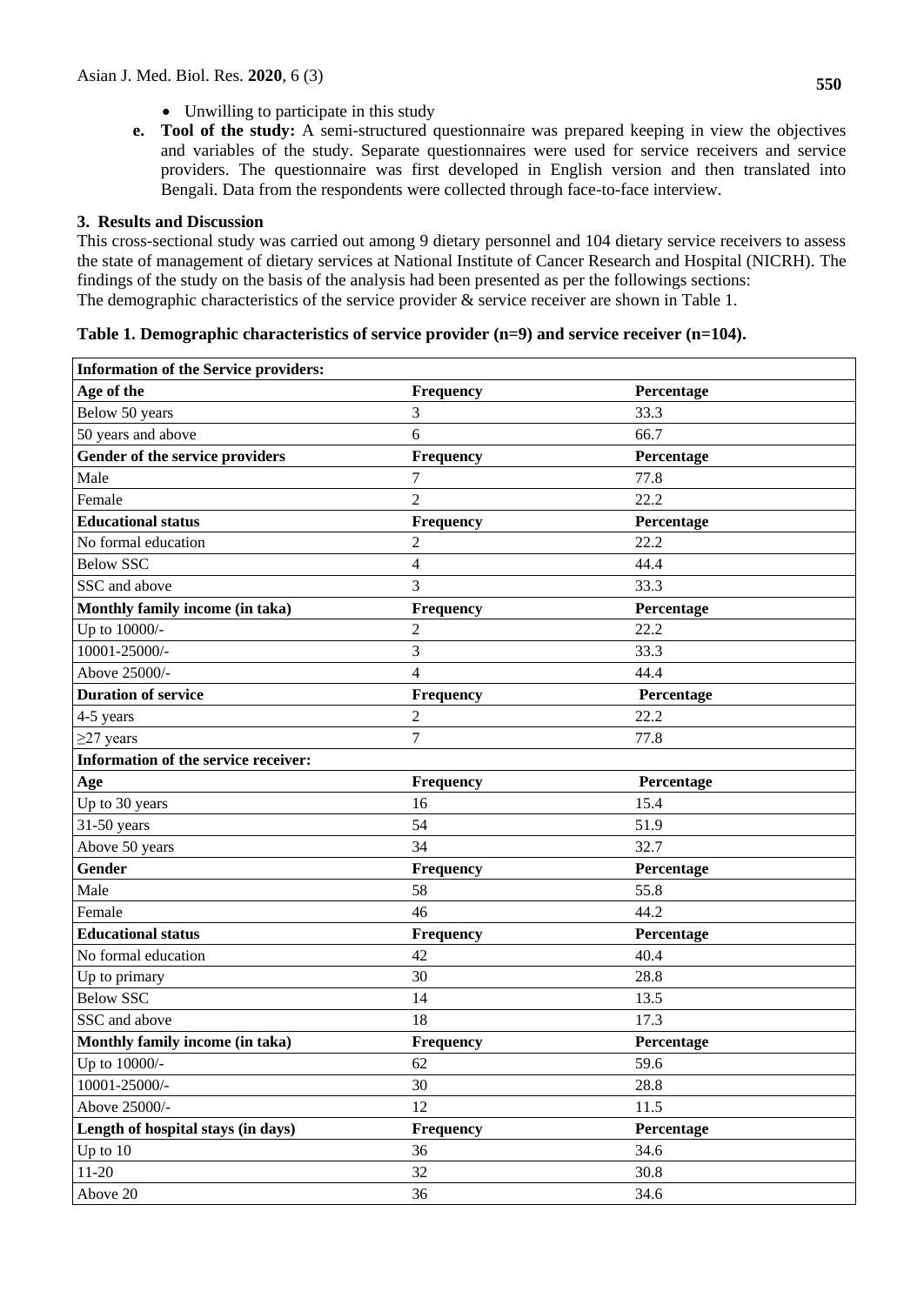Table 1 showed that the 33.3% respondents were from below 50 years' age group and 66.7% (n=6) respondents were 50 years and above age group. Among the respondents 77.8% were male and remaining 22.2% respondents were female. One fourth dietary personnel were illiterate, 4(44.4%) dietary personnel had educational level below SSC and 3(33.3%) dietary personnel had educational level SSC and above. From the respondents 33.3% had monthly family income from 10001-25000 taka and 44.4% (n=4) respondents had monthly family income above 25000 taka. Majority of the dietary personnel (66.7%) had duration of service of ≥27 years.

Majority of the service receiver (51.9%) were from 31-50 years' age group. One third of the respondents (32.7%) were from above 50 years' age group and rests (15.4%) were from up to 30 years' age group. Most of the service receivers (55.8%) were female and rest (44.2%) were male. Among the service receivers, 42 (40.4%) service receivers had no formal education, 30 (28.8%) service receivers had educational level up to primary, 14(13.5%) had educational level below SSC and 18(17.3%) had educational level SSC and above. Majority of them (59.6%) had monthly family income upto10000 taka and 28.8% (n=30) had monthly family income from 10001-25000 taka. Among them, 34.6% (n=36) service receivers were staying in the hospital for up to 10 days and 30.8% (n=32) service receivers were staying in the hospital from 10 -20 days.

#### **Table 2. Physical facilities in the kitchen.**

| <b>Physical facilities</b>                 | <b>Criteria</b>                      |
|--------------------------------------------|--------------------------------------|
| Location of the kitchen                    | Ground floor                         |
| Adequate space for passage of loaded lorry | Present                              |
| Ventilation                                | Not well ventilated                  |
| Lighting condition                         | Inadequate                           |
| Smoke outlet (Chimney)                     | Present but not properly functioning |
| Safe drinking water facility               | Absent                               |
| Toilet for dietary personnel               | Absent                               |
| Changing room for dietary personnel        | Absent                               |
| Cold room for perishable item              | Absent                               |
| Enough space in kitchen                    | Not enough space                     |
| Water supply of the kitchen                | Present but not adequate             |
| Paste control measure                      | Absent                               |
| Complain/suggestion box                    | Absent                               |

Table 2 showed the location of the kitchen was in ground floor. There was adequate space for passage of loaded lorry. It was not well ventilated and lighting was inadequate. Chimney was present but not properly functioning. There were no facilities for safe drinking water, toilet, changing room and cold room for perishable item. Enough space was not present in the kitchen. Water supply was present but not adequate.

#### **Table 3. Distribution of respondents by hygiene practice and cleanliness status of kitchen.**

| <b>Cleanliness status of dietary personnel</b> | <b>Criteria</b> |  |  |
|------------------------------------------------|-----------------|--|--|
| Trimmed fingernails                            | N <sub>0</sub>  |  |  |
| Wear single used gloves                        | N <sub>0</sub>  |  |  |
| Apron used                                     | N <sub>0</sub>  |  |  |
| Cap used                                       | N <sub>0</sub>  |  |  |
| Wash hand before food handling                 | N <sub>0</sub>  |  |  |
| <b>Cleanliness status of kitchen</b>           |                 |  |  |
| <b>Cleanliness status of kitchen</b>           | <b>Criteria</b> |  |  |
| Cleanliness status of kitchen utensils         | Average         |  |  |
| Cleanliness status of floor of kitchen         | Average         |  |  |
| Cleanliness status of premises of kitchen      | Average         |  |  |
| Waste disposal                                 | Twice/day       |  |  |
| Condition of supplied food                     | Unhygienic      |  |  |

Table 3 showed that nails of dietary personnel were not trimmed. Dietary personnel did not use gloves, apron, and cap. They did not wash hand before food handling. Cleanliness status of the utensil, floor and premises were average. Wastes were disposed twice a day. The condition of supplied food was unhygienic.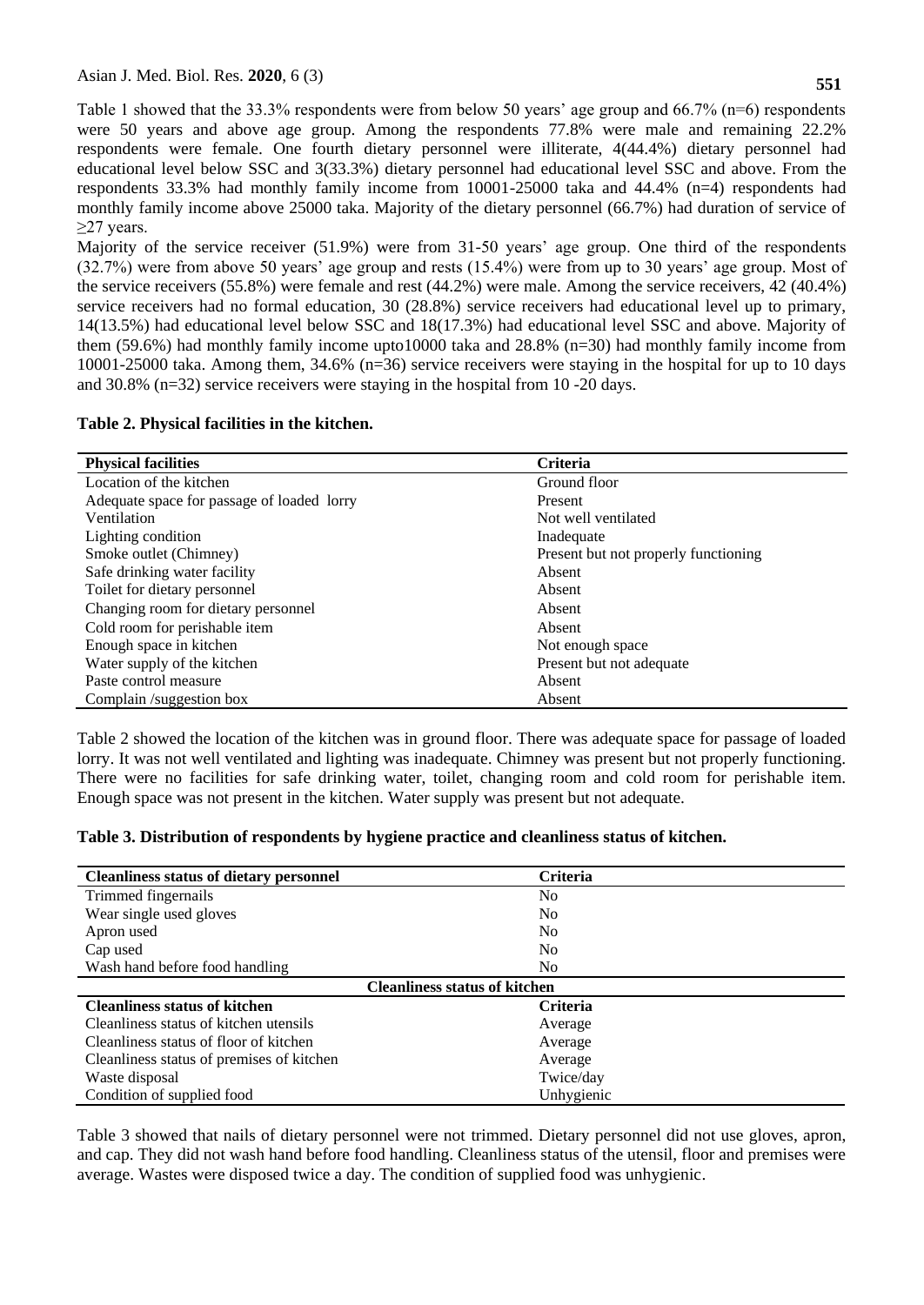| Problems facing regarding management of dietary<br>department | <b>Frequency</b> | Percentage | Rank order of the<br>opinion    |
|---------------------------------------------------------------|------------------|------------|---------------------------------|
| Lack of manpower                                              | 6                | 66.6       |                                 |
| Inadequate ventilation                                        |                  | 33.3       |                                 |
| Lack of modern equipment for cooking                          |                  | 22.2       | 3                               |
| Lack of training                                              |                  | 11.1       |                                 |
| Lack of modern equipment for cleaning                         |                  | 11.1       |                                 |
| Lack of trolley                                               |                  | 11.1       | 4                               |
| Lack of facility for health check up                          |                  | 11.1       | 4                               |
| Recommendation to overcome the situation                      | <b>Frequency</b> | Percentage | Rank order of<br>recommendation |
| Increase no. of trained personnel                             | 6                | 66.6       |                                 |
| Adequate ventilation                                          |                  | 44.4       |                                 |
| Supply of adequate trolley                                    |                  | 22.2       | 3                               |
| Modernization of kitchen unit                                 |                  | 11.1       |                                 |

**Table 4. Distribution of service provider by their opinion regarding problem they are facing and their recommendation to overcome the situation.** 

Table 4 showed that majority of the dietary personnel (66.6%) faced problem due to lack of manpower, 3 (33.3%) dietary personnel faced problem due to inadequate ventilation, 2 (22.2%) dietary personnel faced problem due to lack of modern equipment for cooking. Others problems that were faced by them were lack of training (11.1%), lack of modern equipment for cleaning (11.1%), lack of trolley (11.1%) and lack of facility for health checkup (11.1%). Majority of the dietary personnel (66.6%) stated that increasing the number of trained personnel would be the solution of problems. Others stated that adequate ventilation (44.4%), supply of adequate trolley (22.2%) and modernization of kitchen unit (11.1%) would be the solution of problems.

#### **Table 5. Distribution of service receiver by receiving various kinds of food and whole meal from hospital (n=104).**

| Receive various kinds of food | Frequency | Percentage       |  |
|-------------------------------|-----------|------------------|--|
| N <sub>0</sub>                | 95        | 91.3             |  |
| Yes                           |           | -8. <sup>2</sup> |  |
|                               |           |                  |  |
| <b>Receive whole meal</b>     | Frequency | Percentage       |  |
| N <sub>o</sub>                | 70        | 69.2             |  |

Table 5 showed that most of the service receivers (91.3%) did not receive various kinds of food from hospital and 9 (8.7%) received various kinds of food from hospital. Most of the service receivers (69.2%) received whole meal and 32 (30.8%) did not receive whole meal from the hospital.

**Table 6. Distribution of service receiver by the problems faced regarding management of dietary department.** 

| Problems facing regarding management of<br>dietary department | <b>Frequency</b> | Percentage | Rank order of<br>problems |
|---------------------------------------------------------------|------------------|------------|---------------------------|
| Low quality food                                              | 44               | 42.3       |                           |
| Lack of safe drinking water                                   | 15               | 14.4       |                           |
| Food is not given timely                                      | 12               | 11.5       |                           |
| Same food daily                                               |                  | 8.7        |                           |
| Low quality of rice                                           |                  | 8.7        | 4                         |
| Less amount of food                                           | δ                | 7.7        |                           |
| Under cooked food                                             |                  | 3.8        |                           |

Table 6 showed that among the service receivers, 44 (42.3%) faced problem due to low quality food. Others faced problems due to lack of safe drinking water (14.4%), food not given timely (11.5%), same food given daily (8.7%), low quality of rice (8.7%), low amount of food (7.7%) and under cooked food (3.8%).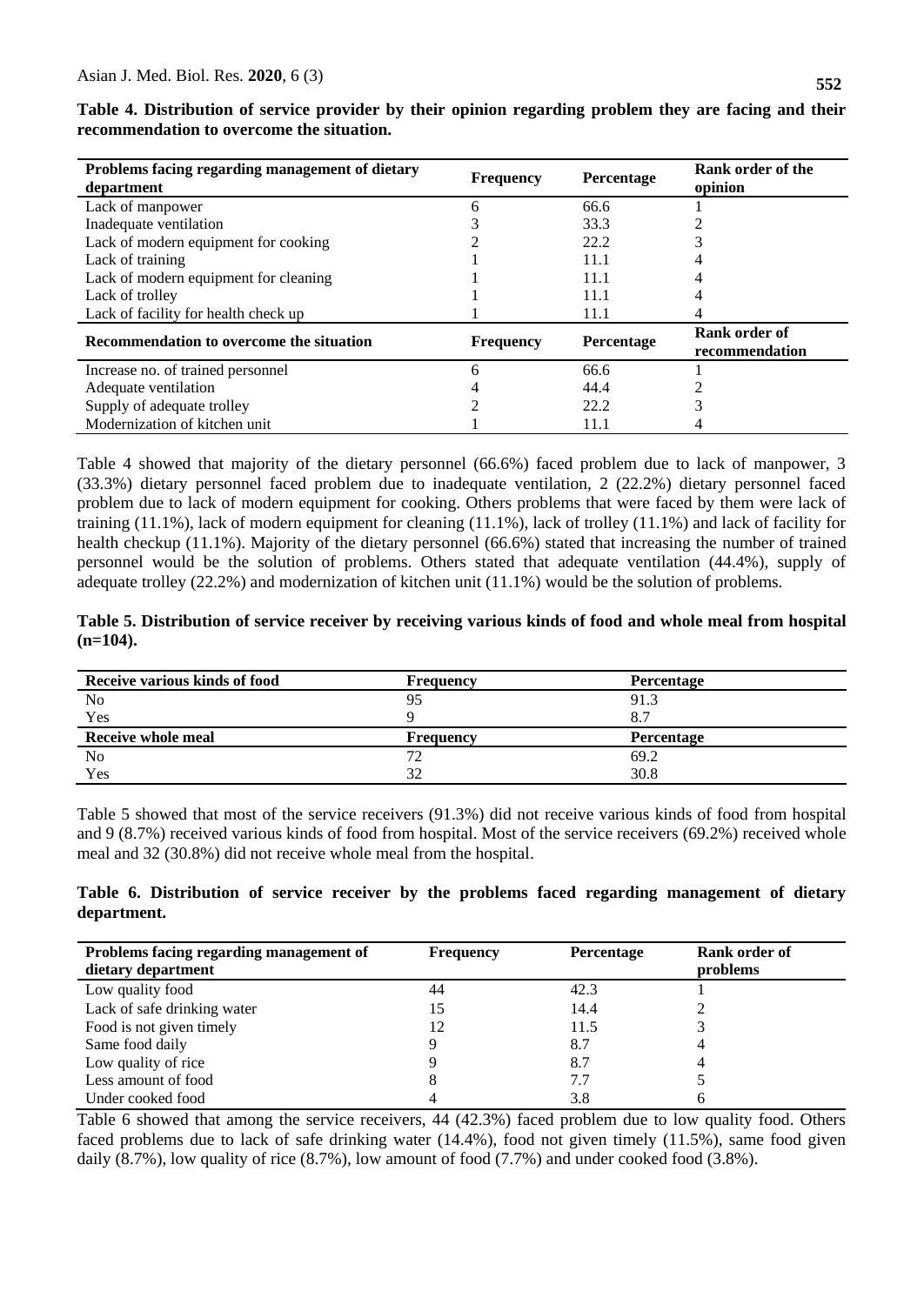

**Figure 1. Distribution of service receiver by level of satisfaction (n=104).**

Figure 1 showed that among the service receivers, 15.4% (n=16) were satisfied with the dietary service and 84.6% (n=88) were dissatisfied with the dietary service.

| Recommendations regarding the solution of<br>problems | <b>Frequency</b> | <b>Percentage</b> | Rank order of<br>recommendation |
|-------------------------------------------------------|------------------|-------------------|---------------------------------|
| Quality of food should be improved                    | 31               | 29.8              |                                 |
| Authority should take action                          | 16               | 15.4              |                                 |
| Increase amount of food                               |                  | 7.7               |                                 |
| Food should be given timely                           |                  | 6.7               |                                 |
| Supply of pure drinking water                         | h                | 5.8               |                                 |
| Variety of food should be given                       |                  | 3.8               |                                 |
| Others                                                |                  | 2.9               |                                 |

**Table 7. Distribution of service receiver by recommendation regarding the solution of problems (n=104).**

\*multiple response

Table 7 showed that among the service receivers, 31 (29.8%) suggested that quality of food should be improved. Others suggested that authority should take action (15.4%), amount of food should be increased (7.7%), food should be given timely (6.7%), pure drinking water should be supplied (5.8%), and variety of food should be given (3.8%).

# **4. Conclusions and Recommendations**

Good food service was not only necessary for physiological and therapeutic needs of the patients but also one of the important public relation measures. Proper diet for proper patient reduces patient's sufferings. Though resources were limited, proper management can ensure quality dietary services and thereby ensure better health care

- All the personnel of dietary services should be trained.
- Hygiene and sanitation of cookhouses should be improved.
- Kitchen staff should wear specific PPE for cleanliness of food.
- Cooking process should be improved in such a way so that micronutrient can be preserved as for as possible.
- Increase the number of personnel in the dietary department.

# **Conflict of interest**

None to declare.

# **References**

- Abdelhafez AM, LA Qurashi, RA Ziyadi, A Kuwair, M Shobki and H Mograbi, 2012. Analysis of factors affecting the satisfaction levels of patients toward food services at general hospitals in Makkah, Saudi Arabia. American Journal of Medicine and Medical Sciences, 2: 123-130.
- Audit Commission, 2001. Acute hospital portfolio: review of national findings, Wetherby: Audit Commission Publications.